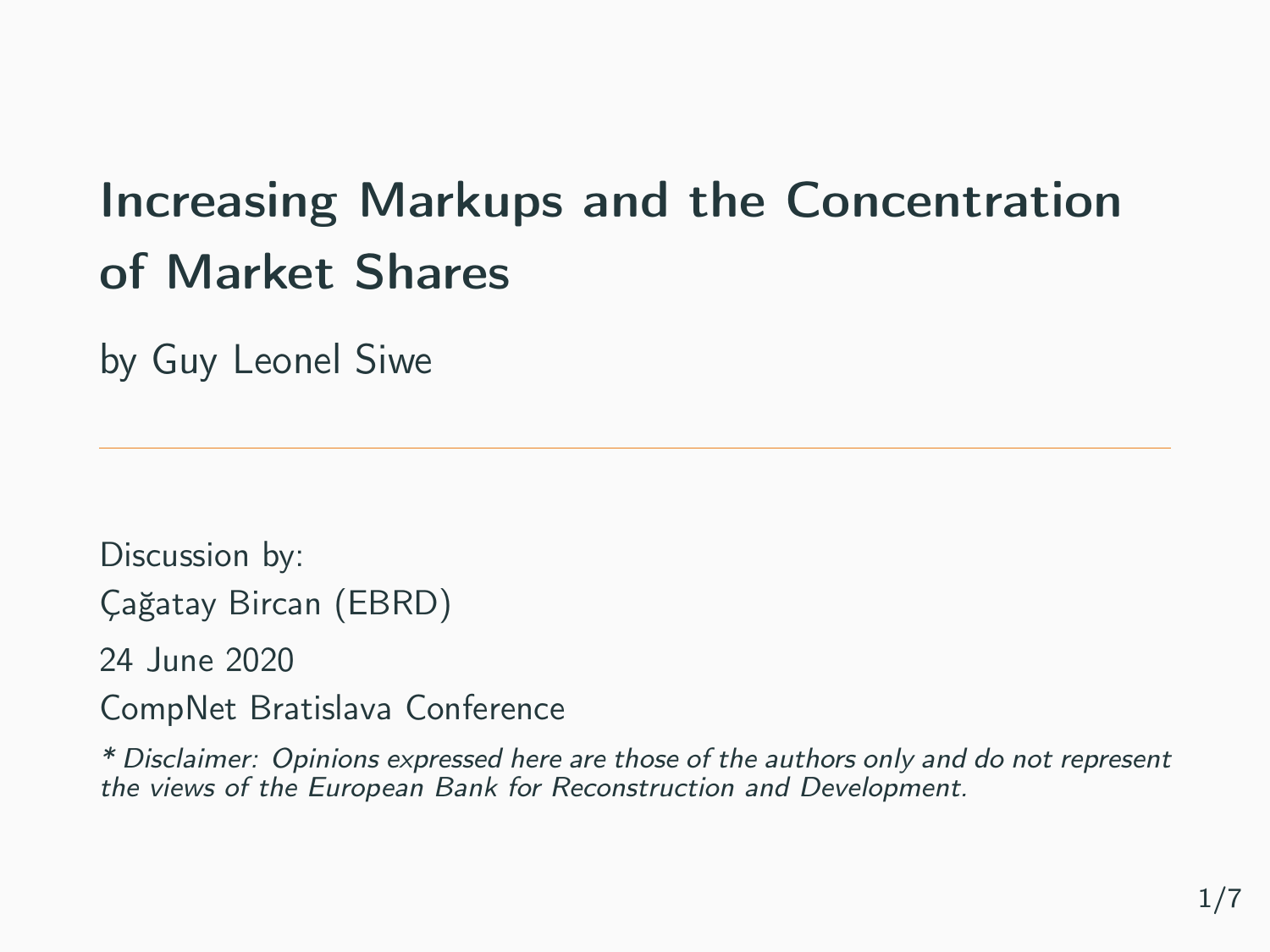## What this paper does

- Develops a new method to aggregate markups
	- rise in markups (7% to 20%) smaller than initially suggested (21% to 61% in De Loecker et al 2020).
	- largest firms have average markups.
	- market shares shifting towards high-markup firms
- Intuition from model:
	- Firms initially reduce markups to attract new customers but later raise them  $\Rightarrow$  markups and sales positively correlated over life cycle
	- Most productive firms benefit more than proportionally
- Decline in entry rates and changes in technology of customer accumulation best explain patterns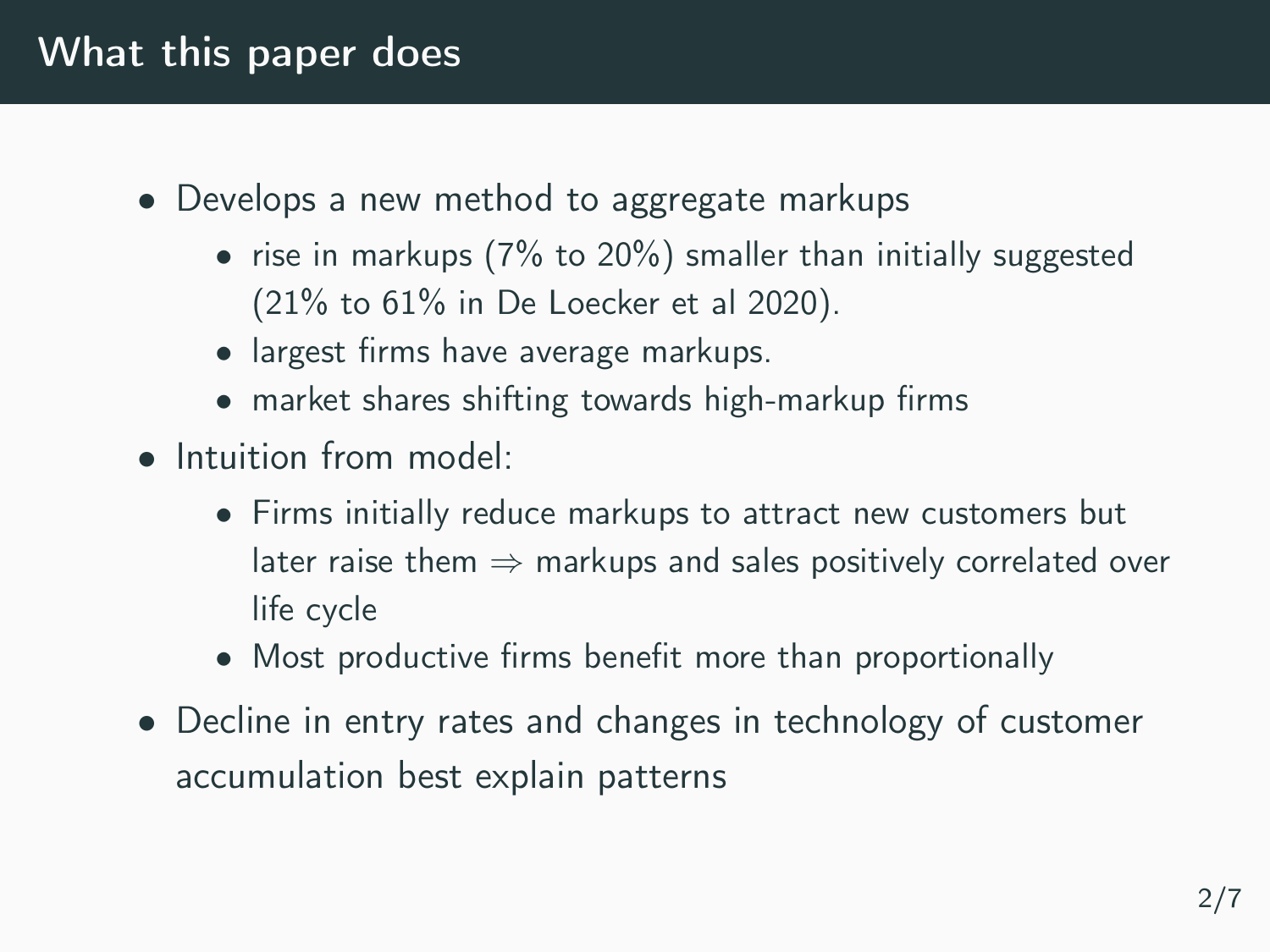- The main innovation is to use the harmonic mean
	- By construction, the harmonic mean returns the lowest value for a series, while arithmetic mean returns highest
	- There should be clearer discussion on why the harmonic mean should be used
- The innovation should ideally come only from your new aggregation
	- Why not measure capital stock simply with PPEGT instead of using the perpetual inventory method?
	- Why not use variable inputs in your control function rather than investment?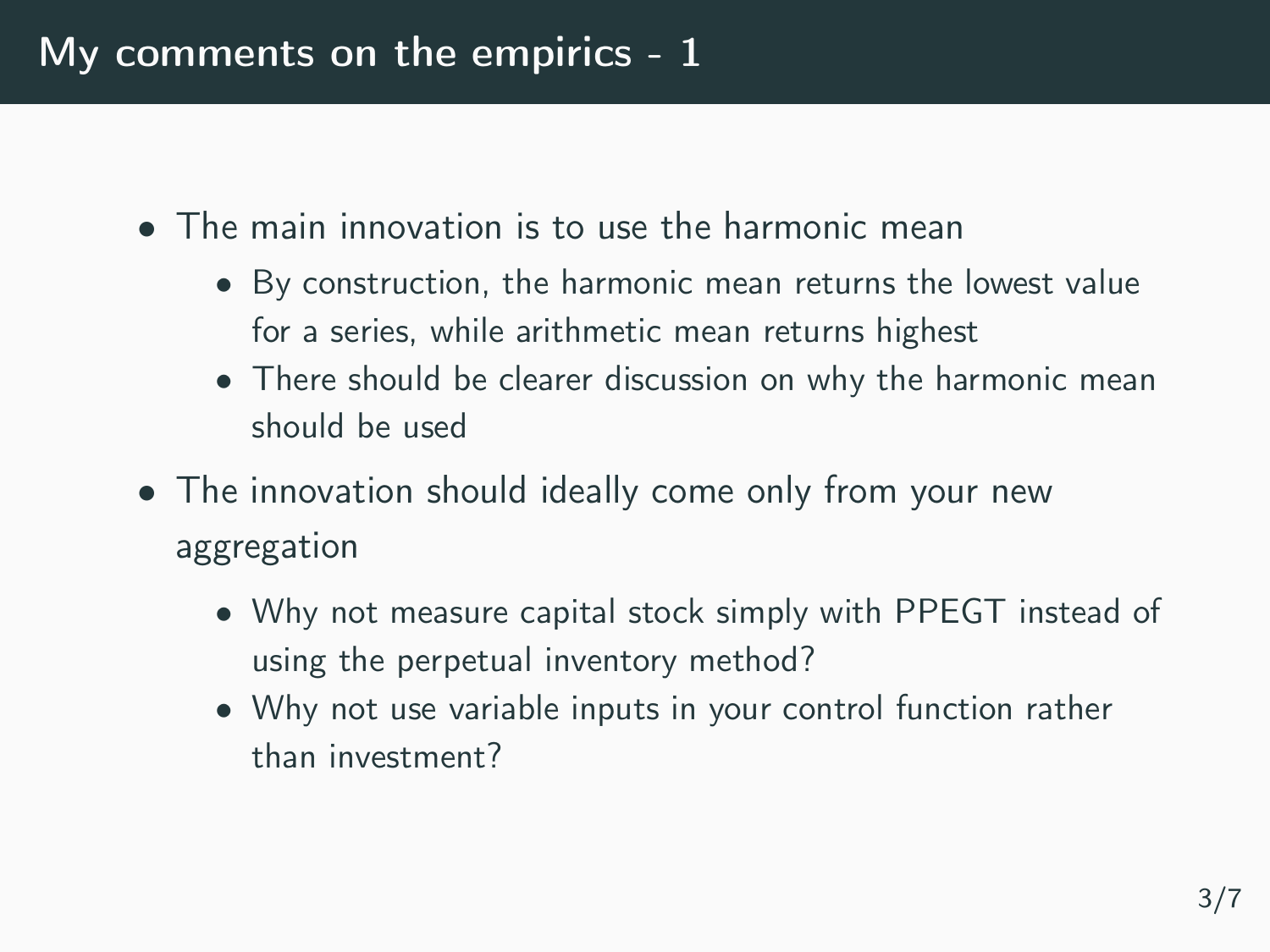- The main proposition shows how to aggregate firm-level markups to the industry markup.
- But how do you aggregate across industries?
- Can you provide the following decompositions:
	- within- vs. between firms in an industry
	- within- vs. between industries in aggregate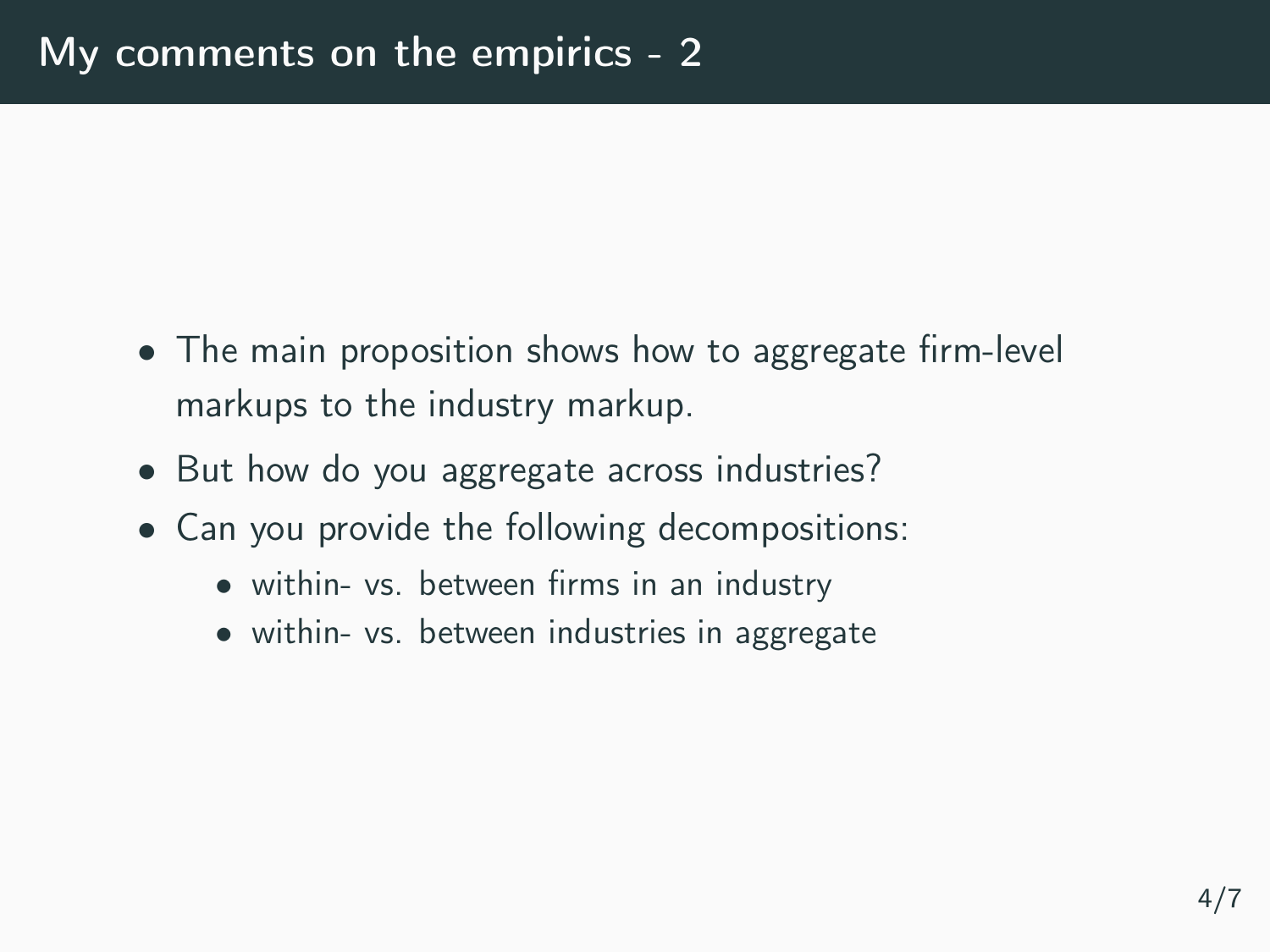- The model and empirical findings do not seem fully consistent
	- if markups and sales are positively correlated over the life cycle of firms, then within-firm increases in markups should explain more of the aggregate rise
- In the model, when do firms start raising their markups? Is there an inflection point?
- Firms draw a "habit stock" alongside productivity. Markups and market shares increase in both. Can you test in the data which one is more important?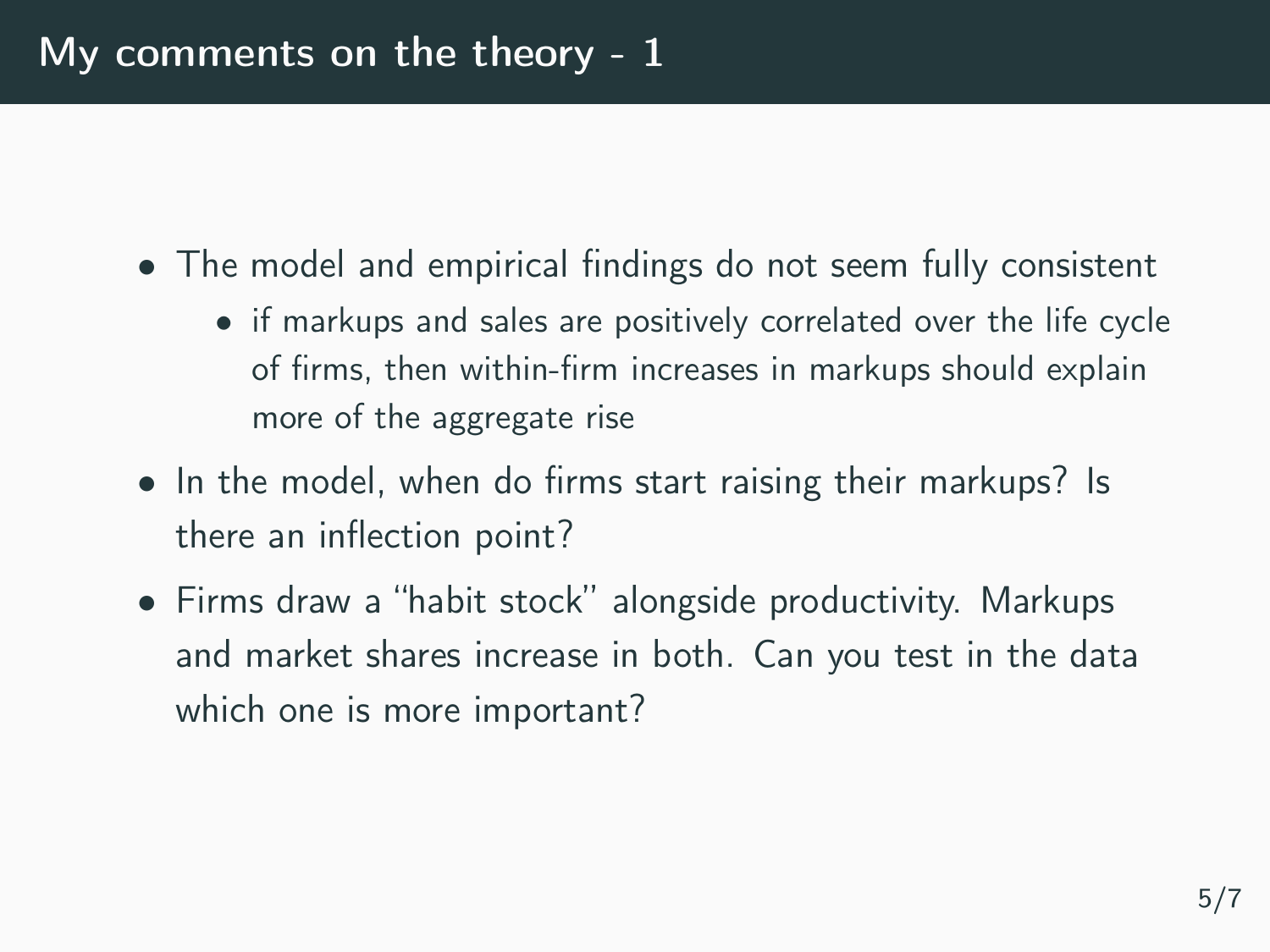- The model does not seem to capture market concentration from the data (see Table 3, calibrated moments).
- How does the model capture firm entry and exit? Does the baseline calibration capture current business dynamics?
- If firms are heterogeneous in an industry, why define industry markup by a representative firm?
- CES preferences to aggregate industry output: this assumes monopolistic competition with constant markups.